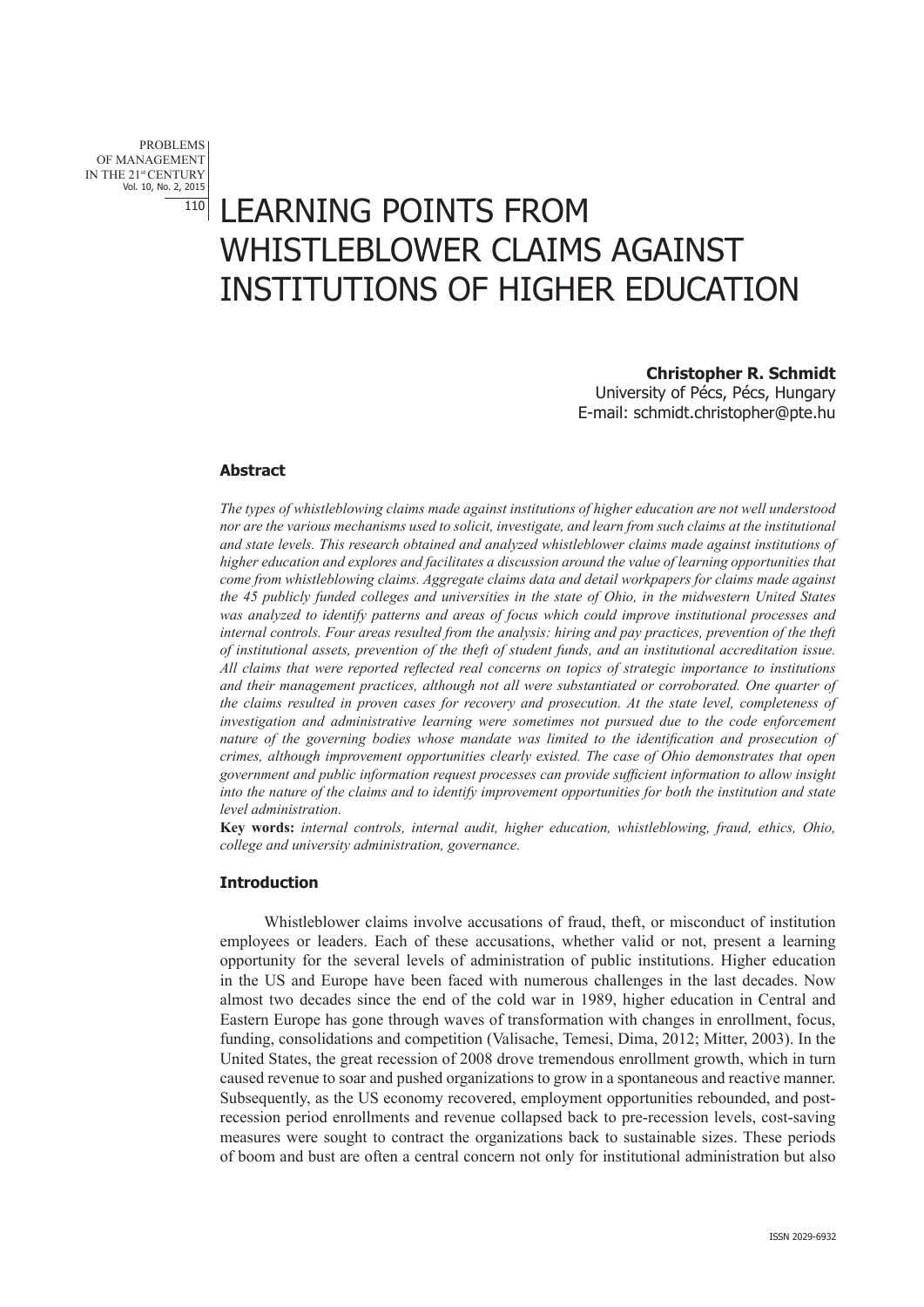PROBLEMS OF MANAGEMENT IN THE 21st CENTURY Vol. 10, No. 2, 2015 111

for its auditors when rapid change, restructuring, and growth test an organization's ability to adhere to controls and, where controls are weak, create an additional opportunity for fraud or theft. This research looks at the state level administration of higher education with regards to fraud management where the supra-institutional governance role must be fulfilled. By utilizing actual claims information collected by the state regulators, this research seeks to describe the various mechanisms of soliciting, processing, and validating whistleblower claims, and provide insight into the organizational learning that results in improved operation of the colleges and universities.

The increased focus on internal audit in higher education (Kezar, 2005; Christopher, 2012; Proviti, 2008) has also been accompanied by a renewed emphasis on a code of ethics and the implementation of whistleblower protections since the passing of the Sarbanes-Oxley Act of 2002. This follows a trend found in other industries, such as the recent expansion of the internal audit function in the mutual fund industry (National Whistleblowers Center, 2014). According to Teo and Caspersz (2011), the term "whistleblowing" has its origins in a 1972 conference paper by the famous American activist Ralph Nader (Nader, Petkas & Blackwell, 1972). Whistleblower protections are now included into the framework of Corporate Social Responsibility (Vandekerckhove, 2006). Support for whistleblowers often starts with the requirement of establishing a means for concerned citizens, employees, or visitors to make anonymous reports of their concerns to internal audit or other authorities. The whistleblowing or fraud reporting mechanism is faced with handling a large volume of claims, many of them groundless or trivial in nature. The Ohio data is consistent with statistics that only a very small portion of all reported concerns results in actual findings of fraud, theft or ethics violations result in investigations. However, these few investigations initiated by whistleblowers are often the largest investigations handled by internal auditors.

#### *Problem of Research*

While a number of studies exist that analyze the treatment of fraud in public corporations and government agencies, the topic of governance and mechanisms for preventing theft and fraud at institutions of colleges and universities has not been explored in detail, and is of growing importance as funding transitions from state to the student, as enrollments and funding is under pressure to be more efficient, and as the economic challenges of the 21st century place pressure on individuals to adapt to slower growth or even deflation. Specifically the deterioration of traditional controls such as a vibrant mass media, newspapers, and investigative journalism increases the risk that fraud, theft or misconduct may go undetected (Aucion, 2005; Houston, 2010; Weissman, 2014). Additionally, the reality of the society is that harmful or adverse headlines and negative press follow an institution around for decades longer than ever before, through the medium of online media archives.

Concurrent with the decline of investigative journalism, the birth and explosive growth of the use of Internet Communication Technologies (ICT) to establish and enhance public facing transparency has become an essential component to the proper function of internal controls and specifically whistleblowing processes, based on open government and transparency initiatives. Prior to the internet, public notice and public information access was limited to onsite visitation or written request with paper response. For the last 15 years, institutions have had the ability to place information in easily retrievable format on their internet websites, which has increased transparency and improved the governance of these institutions (Bushman et. al, 2004; Ciborra, 2005; Schmidt, 2005; Hermalin - Weisbach, 2007; Bertot et.al, 2010). In a forthcoming paper, Schmidt & Kiraly (2015) comparing the utilization of ICT internationally with regards to the prevention of the moral hazards of administration in higher education. Joe Christopher in Australia, has looked at the effectiveness and benefit of the broader function of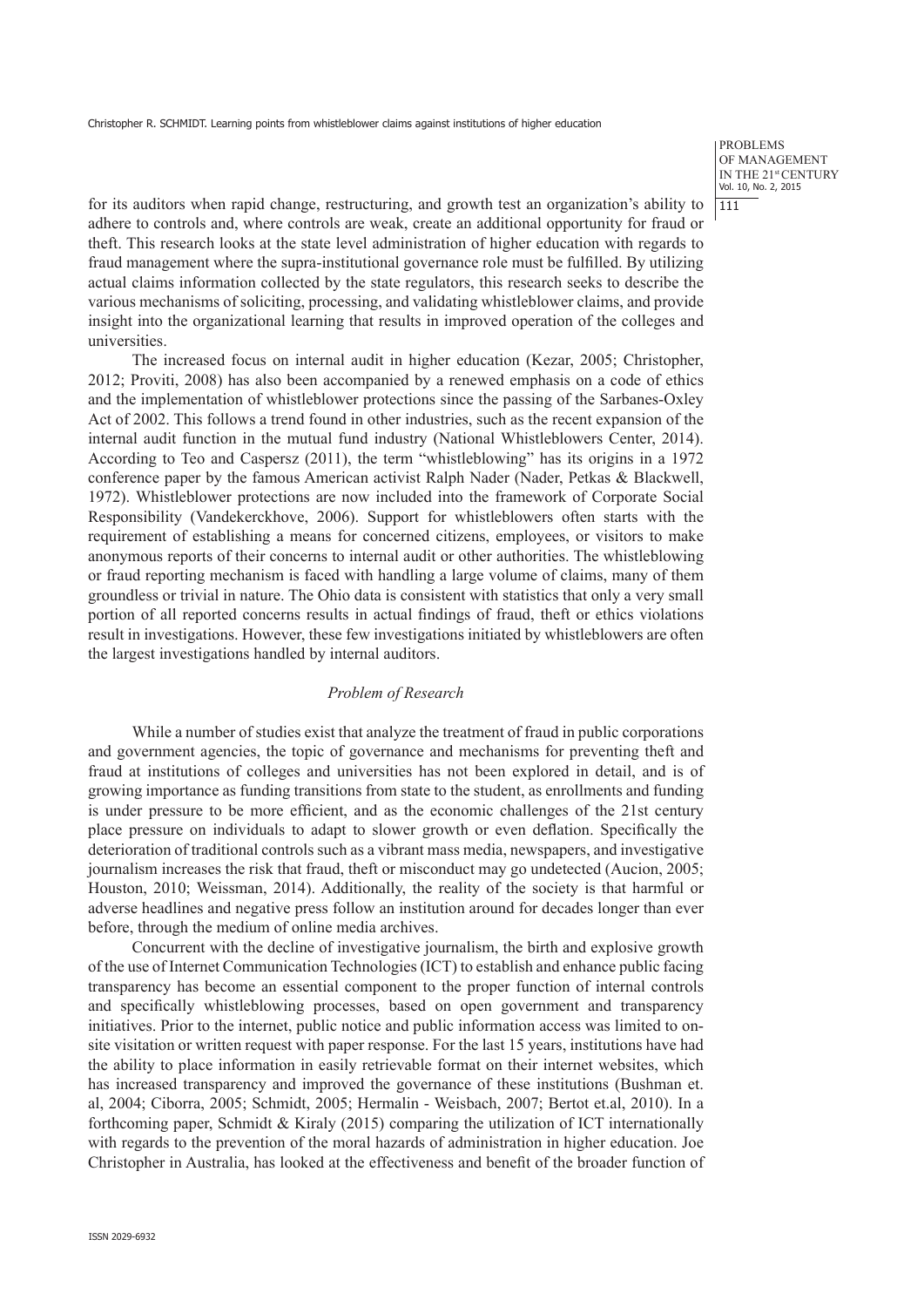PROBLEMS OF MANAGEMENT IN THE 21st CENTURY Vol. 10, No. 2, 2015 112

Internal Controls in higher education at the institutional level in Australia and concludes that although there is a variation in breadth of capabilities, internal controls and the audit function benefit the institutions (Christopher, 2012; Christopher, 2014).

When evaluating and discussing the internal processing of whistleblower claims, there are key components of the organizational learning. One component being the fulfillment of the compliance and enforcement responsibilities, and the second the evaluation and improvement of the administration of the institution. The latter has been an area of growth in industry and public service to expand internal control functions into internal advisory and consulting roles. (Coupland, 1993). These traditional topics have been expanded upon in industry, where dedicated institutional internal audit resources exist, and as the demands on organizations to do more with fewer resources has caused auditors to develop a new set of skills. In 2010, one survey of 134 of Forbes 1000 top companies, addressed to the head of the internal audit function, found that 40% of internal audit resources were dedicated to internal consulting projects (Abbott, Parker, & Peters, 2010).

#### *Research Focus*

This research seeks to analyze and facilitate a discussion around the value and learning opportunities that come from whistleblowing claims in universities and colleges. The types of whistleblowing claims made against institutions of higher education is not well understood nor are the various mechanisms used to solicit, investigate, and learn from such claims at the institutional and state levels. By cataloguing and describing both the actual claims filed by whistleblower, and studying the state processes used to solicit, validate, and process these claims of fraud or theft, this paper will show in the case of the state of Ohio, that there is a wide spectrum of issues that are raised through the whistleblowing process and that these claims are focused on important management processes regardless of the actual validity of the claims themselves, and present opportunities for institutional self-assessment and learning.

#### **Methodology of Research**

## *General Background of Research*

This research was conducted using an exploratory case study approach to obtain and evaluate actual claims of fraud, theft, or misconduct. The approach taken was to analyze at a high level the frequency and quantity of claims made against universities and colleges, and then to research in more depth each of the claims, by studying the details of investigations of such claims to understand the nature of the issue, which functions are affected inside of the institution, and which institutional process deficiencies may have allowed these issues to occur. This research analyzed whistleblower complaints against the 45 public colleges and universities, 22 universities and branch campuses and 23 two-year colleges that are funded by and administered by the state of Ohio in the United States of America.

#### *Sample of Research*

The dataset that was used for the initial part of this research was comprised of fraud ethics claims logged by the Ohio Auditor of State, and the dataset spans 28 months, starting in May 2012 and ending September 2014. This data was provided by the Ohio Auditor of State's open government unit, and the data is available online at https://ohioauditor.gov/fraud/.

Table 1 provides an overview of the type and status of the 1,386 claims made to the Ohio Auditor of State during the period under study, as categorized by the Auditor's Office. Twelve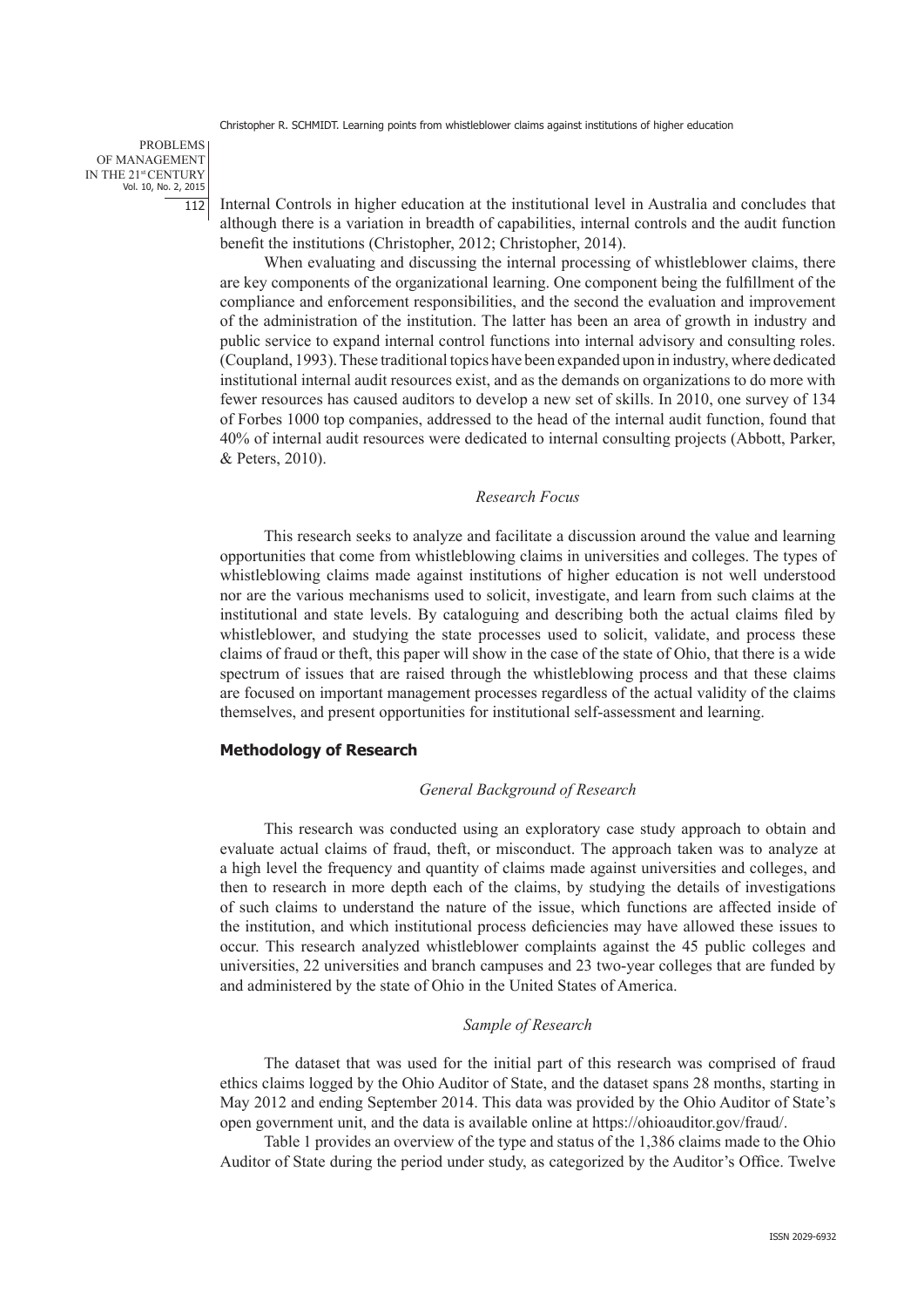PROBLEMS OF MANAGEMENT IN THE 21st CENTURY Vol. 10, No. 2, 2015 113

claims, or approximately 1% of all fraud claims made during the period, were filed against public institutions of higher education. Complaints are always assumed to be unsubstantiated until evidence is found to support the claim. The Ohio Auditor of State's work papers and findings document their efforts to investigate these claims and record their findings via summary track sheets that this paper analyzed to interpret the nature of the claims and to determine which actions, if any, were taken by the state or institution.

| Fraud Complaints Received by the Ohio Auditor of State<br>between May 2012 and Sept 2014 |                                            |                 |  |  |  |  |
|------------------------------------------------------------------------------------------|--------------------------------------------|-----------------|--|--|--|--|
| <b>Status</b>                                                                            | All Claims made All State<br><b>Bodies</b> | % of all Claims |  |  |  |  |
| Closed                                                                                   | 305                                        | 22.0%           |  |  |  |  |
| Closed - Unfounded                                                                       | 6                                          | 0.4%            |  |  |  |  |
| Corruption                                                                               |                                            | 0.1%            |  |  |  |  |
| Ethics                                                                                   | 3                                          | 0.2%            |  |  |  |  |
| In Progress                                                                              | 55                                         | 4.0%            |  |  |  |  |
| <b>Internal Controls</b>                                                                 | 26                                         | 1.9%            |  |  |  |  |
| Referrend                                                                                | 815                                        | 58.8%           |  |  |  |  |
| Theft                                                                                    | 12                                         | 0.9%            |  |  |  |  |
| No Status Reported                                                                       | 163                                        | 11.9%           |  |  |  |  |
| <b>Grand Total</b>                                                                       | 1386                                       | 100.0%          |  |  |  |  |

**Table 1. Fraud complaints received by the Ohio Auditor of State.** 

This dataset includes claims for all public institutions funded by the state of Ohio including in addition to universities and colleges, prisons, the elementary educational school system, and all other state governmental bodies. The data was filtered by description of the institution and only claims specific to universities and colleges were extracted and used for the purpose of this study. The resulting selected dataset for this study represents only twelve claims and less than 1% of all claims received by the state of Ohio in the time frame under consideration.

In order to further research the details of each of the twelve claims identified above, additional public records requests were made to the auditor of state, requesting copies of all workpapers and any generated work products such as findings summaries or reports. These workpapers and reports were provided by the Auditor of State for all of claims under review. The actual workpapers provided the researcher consisted of varying levels of detail and complexity based on the nature of each case and the severity and validity of each claim.

# **Results of Research**

Twelve claims were found to have been made against institutions of higher education and each made in areas of importance, areas where real concerns exist regarding the potential for an ethical breach, only three of the claims revealed instances of genuine fraud or theft that merited action by the State and the institution involved.

Table 2 shows a categorization of the twelve claims, grouped by the processes and functions that exist inside the institution. Mapping the claims to the process or function allows for internal improvement through a review of the specific process and the controls that exist at each institution to prevent a potential or actual claim. Mapping to specific responsibility areas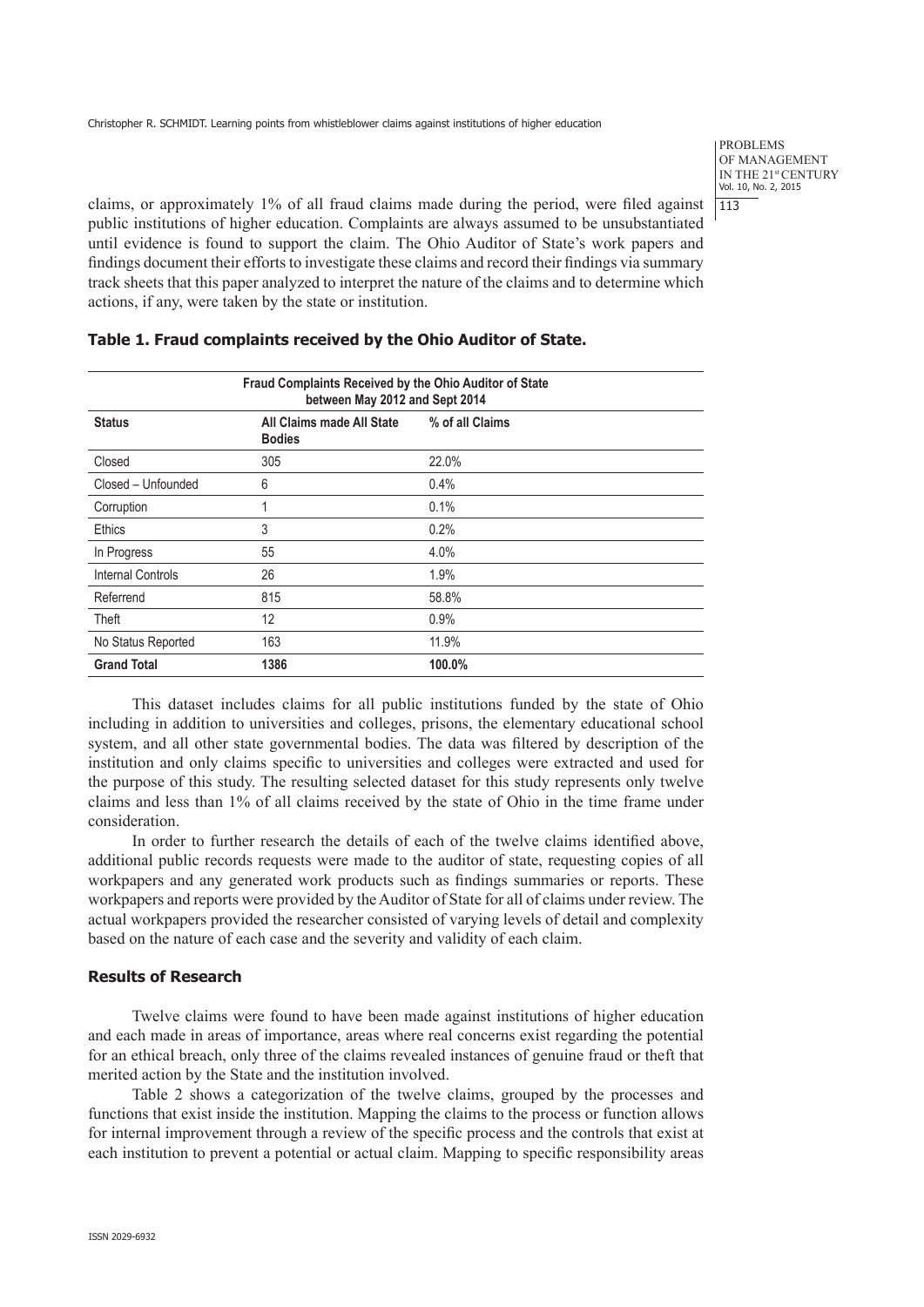PROBLEMS OF MANAGEMENT IN THE 21st CENTURY Vol. 10, No. 2, 2015 114

facilitates the internal review that should be conducted to determine if strengthening of controls was required.

| <b>Internal Process</b>                                     | <b>Responsibility Area</b> | <b>Number of Complaints</b> | Percent of all Higher Ed<br>complaints |
|-------------------------------------------------------------|----------------------------|-----------------------------|----------------------------------------|
| Human Resources - Hiring and<br>Compensation                | HR                         | 4                           | 33%                                    |
| Theft or Misappropriation of<br><b>Institutional Assets</b> | Fiscal                     | 4                           | 33%                                    |
| Theft or Misappropriation of<br><b>Student Funds</b>        | Student Affairs            | 3                           | 25%                                    |
| Unethical or Fraudulent Institu-<br>tion                    | Board, President           |                             | 9%                                     |
| <b>Total All Calims</b>                                     |                            | 12                          | 100%                                   |

#### **Table 2. Complaints by area of organizational responsibility.**

To extend the analysis, these claims have been sorted according to whether work papers and summary findings suggest to a qualified auditor that an extended investigation could potentially uncover a valid complaint. Table 3 summarizes these "actionable complaints" by which internal process they fall within. Further, if the Auditor of State did indeed investigate a claim and found action warranted, these claims are recorded as "action taken" in Table 3.

| <b>Internal Process</b>                                | <b>All Claims</b> | Of which Actionable | <b>Action Taken</b> | <b>Action Not Taken</b> |
|--------------------------------------------------------|-------------------|---------------------|---------------------|-------------------------|
| Human Resources - Hiring and<br>Compensation           |                   |                     |                     |                         |
| Theft or Misappropriation of Institu-<br>tional Assets |                   |                     |                     |                         |
| Theft or Misappropriation of Student<br><b>Funds</b>   | 3                 | 0                   |                     |                         |
| Unethical or Fraudulent Institution                    |                   | 0                   |                     |                         |
| <b>Total All Calims</b>                                |                   |                     |                     |                         |

# **Table 3. Summary of claims and outcomes.**

The difference between "actionable" and "action taken" lies in whether or not the institution overlooked the researcher's evaluation that the claims presented an opportunity to improve internal processes. Often this is due to internal resource limitations or policies. In the cases analyzed here, the Auditor of State was focusing solely on the traditional topics of the classical scope of vouching and validating the accuracy of financial statements, and of identifying fraud and theft. This is evidence that the role of the internal audit function has expanded beyond traditional roles, and into new, value-added activities evaluating the effectiveness of administration.

# **Discussion**

A discussion of the nature of each of the fraud activities is presented below in order to compare and contrast the possible outcomes for these claims, remembering that complaints are always assumed to be unsubstantiated until evidence is found to support the claim.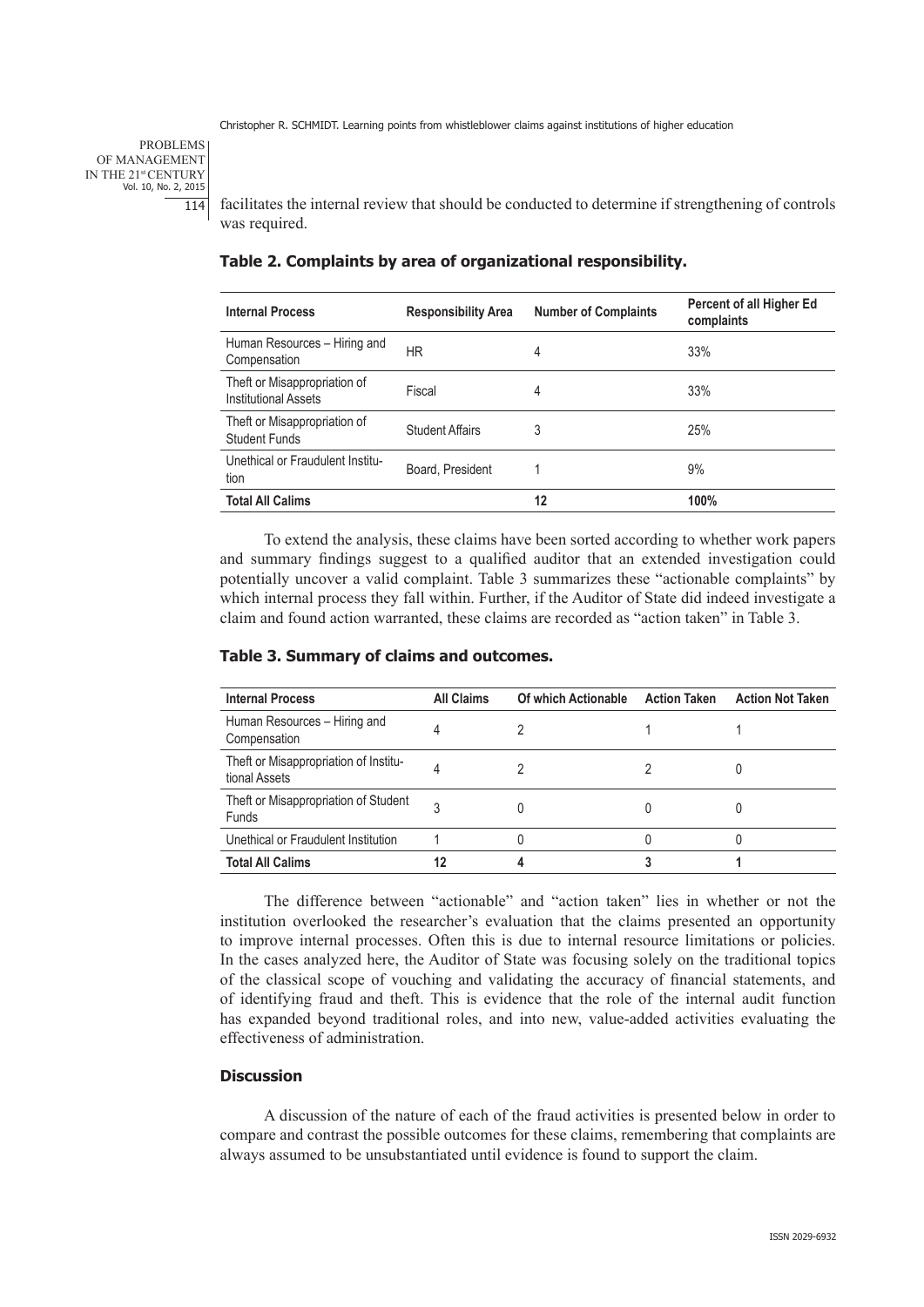PROBLEMS OF MANAGEMENT IN THE 21st CENTURY Vol. 10, No. 2, 2015 115

#### *Complaints Related to Human Resources Issues: Hiring and Pay Practices*

Four of the 12 claims figured complaints that were related to human resource practices. Allegations of preferences and discrimination in hiring characterized two of the complaints. Employment and hiring practices—selecting talent—are perhaps the most important processes in an organization (Vaishnavi, 2013). If non-competitive selection is made whereby friends, family, or criteria other than performance and ability are chosen, the organization may suffer, as Sciascia & Mazzola (2008) have found in the case of family owned businesses and generational family leadership and Gould & Amaro-Reyes (1983) found in a global World Bank study. This was also observed in the comparative international study of human resource management conducted by Karoliny, Farkas, & Poór (2008).

In the complaint against the University of Toledo, the complainant states that two employees cooperated in selecting new hires using non-competitive means. Similarly, the complaint against The Ohio State University states that a senior administrative executive unduly influenced the selection of an individual for an open position as a student intern. The Auditor's case summary states, "Complainant reports favoritism of employment to non OSU student for college internship. The … department has been forced to take on a college intern."

It is possible that these complaints were made by individuals who were upset about not winning a competitive selection process, and who *perceived* that some other criteria had been applied in the selection process. In this case, the Auditor of State correctly decided that these complaints were claims against management ethics; they made no claim of fraud or theft and therefore, were *management issues.* Here is an example of a claim that creates an opportunity, and perhaps even an obligation, for the institution's leadership to review its internal processes for improvement opportunities. In such hiring situations, the question has to be answered if management and the institution have consistently employed tools and methods that are available to help the organization substantiate their decision-making process, such as rubrics, checklists, or scoring tables, during the actual interview process.

In the complaints made against Stark State College, employees of the college suspected that their colleague had obtained both master's and doctoral-level degrees from an unaccredited institution, and provided examples of news articles where other instructors or professors who had received degrees from the same institution had publicly rescinded their positions and titles. Additionally, the employees provided some evidence supporting their claim, as well as evidence that the individual was aware of the issue and had enrolled in an accredited institution to complete a legitimate master's degree. This claim, if valid, would be a case of presenting fraudulent credentials to obtain employment from the state. In this case the matter was forwarded to the Ohio Board of Regents, the agency responsible for monitoring and funding higher education in the state. An additional important control that exists for the effectiveness of the administration of higher education institutions is the existence of and the role that external accrediting bodies serve. At the center of the review process for each faculty or program are regular reviews of the manner with which institutions both hire faculty and validate that their qualifications are real and valid.

The last claim relating to human resource issues originated from the University of Akron, where charges were made against a specific employee for having received large payments for overtime, or work that was performed after the hours of the base employment contract. The anonymous complaint did not assert that the overtime constituted fraud or theft, but simply complained about the fact that the individual received what were perceived to be large sums of excess payments. The Auditor of State closed the case on the basis that no claim of impropriety was made in the complaint, and that no means was available to the Auditor to contact the complainant to learn more about the concern. This example specifically highlights the opportunity and/or obligation for institutional management to review and research the level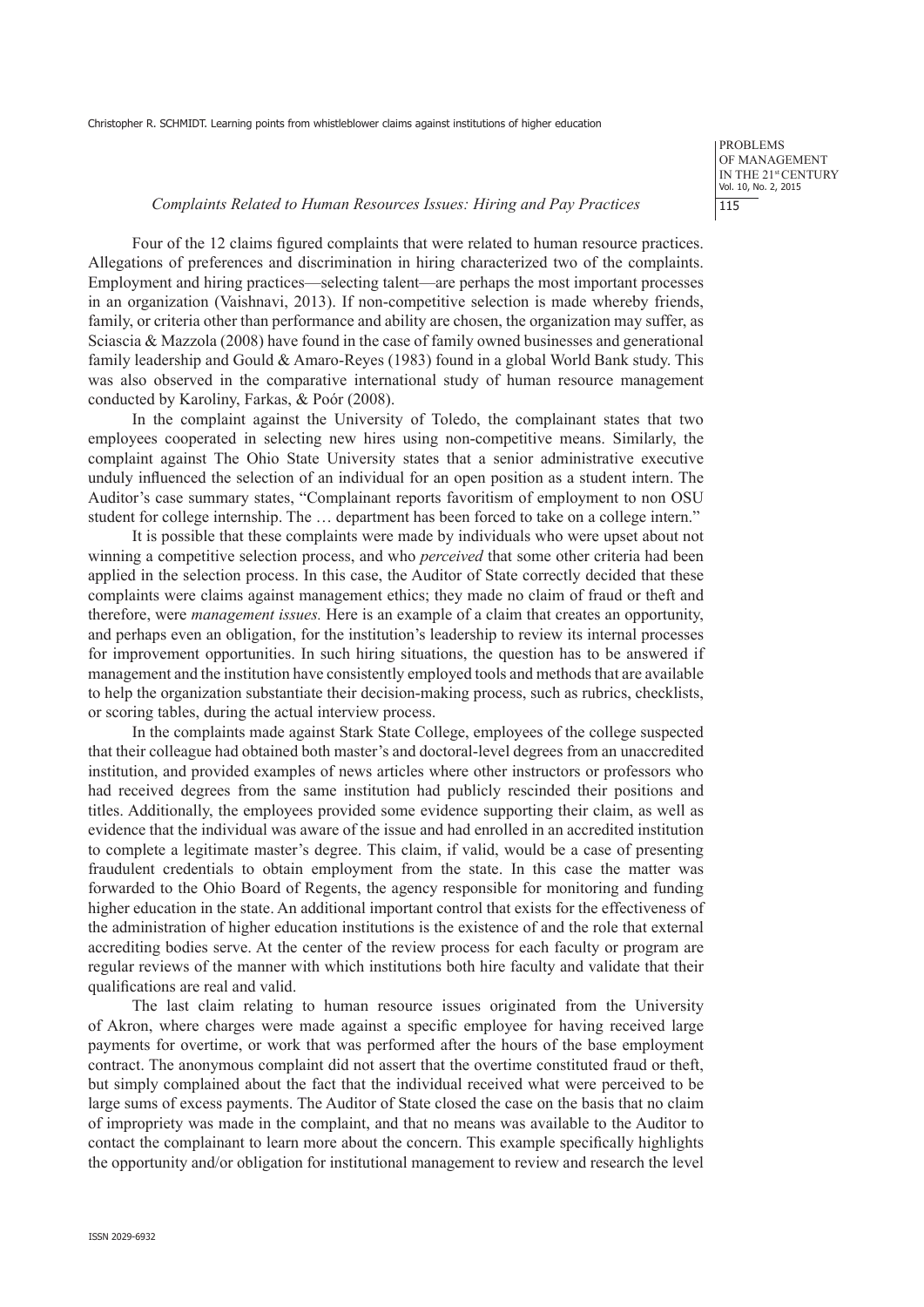PROBLEMS OF MANAGEMENT IN THE 21st CENTURY Vol. 10, No. 2, 2015 116

of overtime that this individual, or the department or institution, was paying to employees for excess work, if that excess work was properly approved in all cases, and if it may have been avoided through better planning, scheduling, or management. Technology such as management dashboards exist to help management monitor and control metrics such as payroll variations, and can be an integral tool for strengthening both controls and management effectiveness, as outlined in Schmidt (2005).

## *Complaints Related to Theft or Misappropriation of Institutional Assets*

Four of the 12 claims contained accusations of theft or misappropriation of institutional assets. Each of these claims is reviewed below in detail, and insight into the validity of the claim and the extent of action taken is summarized.

In the case of Central State University, an institution with a history of financial problems and mismanagement (Fisher, 2007), employees claimed that their pension contributions had been improperly handled by a new chief fiscal officer, who had had a history of employing controversial methods in previous institutions. The Auditor of State performed a review of the accusations and found no wrongdoing, but also did not provide any explanation of the misinterpretation by the employees. A review of the audited financial statements for 2013 showed no discrepancies found by the institution's external auditor. This claim reflects a common issue that occurs frequently in the US when employers of all sizes, both public and private, encounter a cash crisis and believe that one of their options to manage cash outflows is to withhold or delay tax payments for employee benefits, workers compensation, and retirement benefits. This is a matter of sufficient concern that institutional leadership should conduct a review and ensure compliance with all benefit payments.

In the case of Wright State University, an accusation was made that employees had purchased and then misappropriated incentive "gift cards" that were to be awarded to potential future students as part of university events, including medical studies and research. Further charges maintained that the director of information technology at the medical school was selling used university equipment, a child care program coordinator misused procurement cards, and \$49,780 in gift cards purchased to give to students was misappropriated. Finally, \$260 in misappropriated petty cash could not be traced to a single responsible individual, and the auditor held the institution's management jointly and severally liable to recover these funds. The claims were investigated by both the university's external auditors and the university's internal resources, and were disclosed in the university's 2011 audit report, published in August 2012 (Wright State University, 2012), as a serious matter that resulted in charges for recovery against employees, employee separations, and adverse press coverage for the institution. This incident, which was disclosed in detail in the first 11 pages of the university's audit report, resulted in the departure of the chief fiscal officer and significantly affected the public's perception of the institution's ability to manage its funds. Further, given that more than five individuals at all levels of the organization were involved, it called into question the ethical culture of the institution. This claim illustrates how seemingly small monetary amounts of \$20, \$50, or \$100 can tempt individuals into unethical behaviors, and can accumulate into a significant risk for an institution. This incident should motivate this institution, and others, to take a look at the culture of ethics, the "tone-from-the-top," and also ensure that employees and customers have avenues of addressing concerns early on. In fact, were there indications internally, before the external auditor and Auditor of State became involved, that could have indicated that ethical breaches were occurring?

In the case of Ohio University, individuals had concerns about the significant amount of construction occurring on campus, how it was being funded, and whether the work was being performed unnecessarily to the benefit of the construction service firms that may have had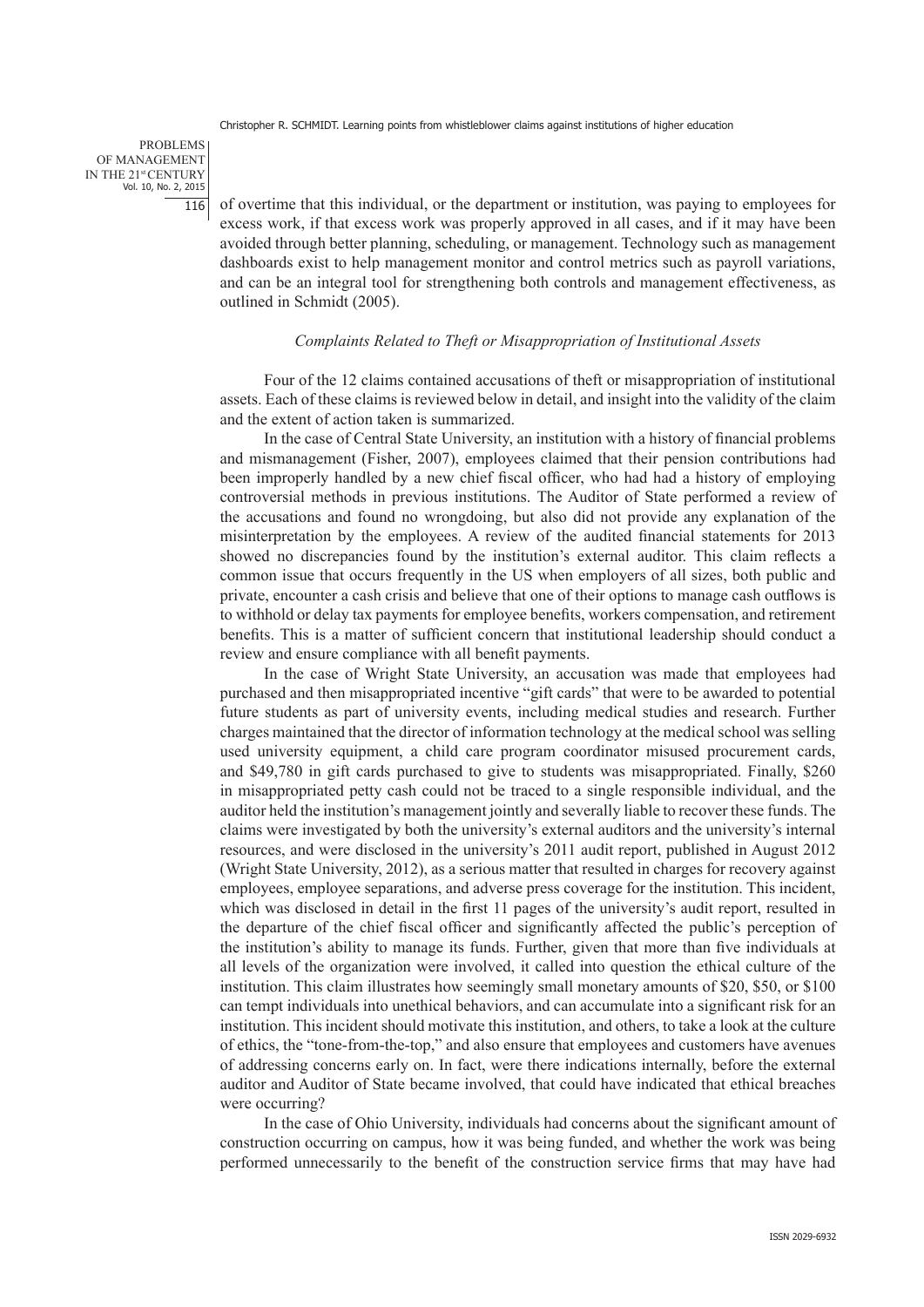PROBLEMS OF MANAGEMENT IN THE 21st CENTURY Vol. 10, No. 2, 2015 117

connections to members of the university's Board of Trustees. In this case, The Auditor of State was able to forward the allegations to the university's audit firm, which conducted a review of the accusations during the course of their annual audit of the institution's financial statements. The firm's external auditor performed a review and found no improprieties. However, the concern about the propriety of frequent and substantial construction activity is something that the university's administration could engage an outside engineering firm to review and communicate the findings to the stakeholders.

At Youngstown State University, a similar complaint was made about the high level of spending by the athletic programs in a time when other university budgets had been reduced. Specific evidence was presented regarding travel expenses to "exotic foreign destinations" such as France to recruit future students, and for family members travelling with employees or student athletes, as well as for the use of college procurement cards by student athletes to purchase such travel. This is a prominent topic in the United States because of the size and scale of the financial activity that many student athletics programs generate. For big universities, the athletic coaches often earn more than the president of the university, and student athletes essentially work without pay and are lobbying on a national level for the right to collectively bargain for compensation, as in the 2014 case of the College Athletes Players Association against Northwestern University. Finally, there have been significant scandals related to illegal payments to players and coaches from fans and alumni, which have resulted in the resignations of coaches and Presidents (*New York Post*, 2011).

In the case of the Youngstown complaint, the university administration reviewed the expenses and found no wrongdoing, and that all travel and travel related expenses were allowable by both the university and the National Collegiate Athletic Association. This is a good example of the process by which fraud complaints arise in response to topics that garner significant national attention, essentially by causing the public and an institution's employees to scrutinize activities more closely and with more suspicion.

# *Complaints Related to Accreditation and the Closure of an Institution*

One of the 12 complaints was related to accreditation and resulted in the closure of the institution. On October 20, 2013, an aggressively marketed and quickly growing two-year college that was operated by a private college in Ohio closed its doors and ceased to exist (Blomenstyk, 2013). Several thousand students' educational plans were interrupted when this private institution was told that its adaptive, online learning program would not receive accreditation. Although this was a privately operated institution, it was operated inside of the State of Ohio and had received licenses from the state to operate as an institution of higher education. Because the university that ran the program was a private institution, no state funds had been used in the creation of the two-year program, and therefore if financial theft or fraud had occurred at the institutional level, the responsibility for investigation lies within the institution, unless someone files a criminal charge against the institution directly. Secondarily, the State of Ohio Board of Regents is responsible for licensing institutions of higher education and may have some influence over the private college or university. The Auditor of State may have decided that this was a case of yet another hopeful new business model failed, and referred the issue to the Ohio Board of Regents for their consideration.

#### *Complaints Related to Institutional Theft of Student Funds: Student Aid Practices*

Three of 12 complaints concerned institutional theft of student's funds. At Marion Technical College a complaint was registered against the institution for charging students tuition when students would have to repeat courses where passing grades were not achieved.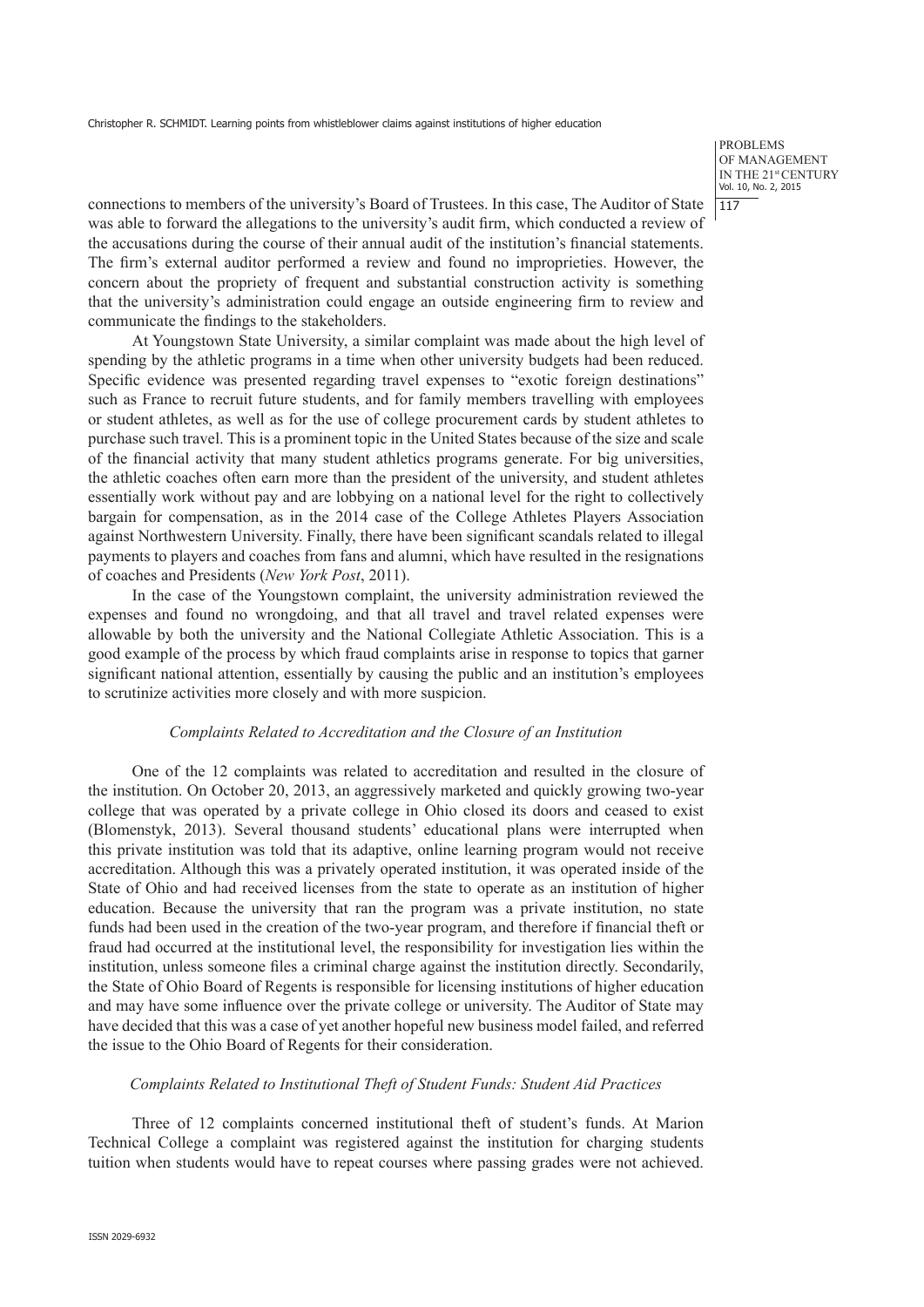PROBLEMS OF MANAGEMENT IN THE 21st CENTURY Vol. 10, No. 2, 2015 118

In this case there may have been some misunderstanding as to the reasoning that a student would repeat a course and then be charged for the second enrollment. The auditor of state dismissed the claim because students either enrolled at will, or had the opportunity to seek a correction to any mistaken billing through the college. Retention of tuition for first-generation college students is a topic of some controversy, as these students are often socio-economically disadvantaged and unsuccessful with first-time enrollments; when they are forced to repeat courses, they may spend a majority of their available state support funds on remedial courses and ultimately running out of funds to complete their education (Mitchell, 2014). This is an example of a topic that is well known and receives coverage in the mass media, reinforcing people's awareness of the issue, and their sensitivity of possible fraudulent situations.

At the University of Akron and Cleveland State University, one student athlete had attended both institutions, transferring from Akron to Cleveland. Three complaints were made to the Auditor of State by the mother of the student, alleging that both institutions had fraudulently showed her daughter to be enrolled in classes and had applied for financial aid on her behalf, but that her daughter had never received the aid nor attended classes. This is a common problem in higher education, where students will apply to the institution, apply for financial aid, and then never attend. In fact, due to the relatively large amounts of state support available to students with low-income backgrounds, this financial aid fraud has become common across the United States, as students would enroll, receive their state support, and never attend classes (FBI, 2014). Additionally another type of student aid fraud has also become increasingly common. In this instance, university or college employees participate in what is known as a "fraud ring," to embezzle or steal student's financial aid (Marquet, 2011). In the case involving University of Akron and Cleveland State University, the Auditor of State did not pursue further investigation because the student's mother did not claim fraud, and ruled that "Description of events does not indicate fraud or theft as claimed."

## **Conclusions**

The types of whistleblowing claims made against institutions of higher education are documented and analyzed for the case of Ohio's 45 public universities and colleges from the time periods of 2012 to 2014. The mechanisms used to solicit, investigate, and learn from such claims at the institutional and state levels are described and learning opportunities at both the state and institutional level are identified, supporting the conclusions of Christopher in Australia, which conclude that internal controls and the audit function benefit the institutions. The ability to review and study in detail claims made by whistleblowers via internet communication technologies revealed sufficient detail to identify areas of improvement in the administration of public universities and colleges as suggested by Bertot. The processes used by the state of Ohio to solicit and log complaints and make that log available to the public in an electronic manner provides a functional degree of transparency. Open records legislation and processes allowed this researcher to evaluate the details of each case and explore questions such as if administrative processes could have prevented these issues, or which institutional processes would need remediation to avoid the occurrence of similar issues. We were able to explore the institutions internal responses to the issues to a degree, with the administrative processes impacted found to be hiring and pay practices (33% of claims), theft of institutional assets (33%), theft of student funds (25%), and institutional and personal credentials and accreditation (9%). In addition to improvements in the the four institutional processes, at the state level, investigation and administrative learning were sometimes not pursued due to completion to the code enforcement nature of the governing bodies, who were more focused on the identification and prosecution of crimes, although administrative improvement opportunities clearly existed. Each case presented institutional administration the opportunity to review their internal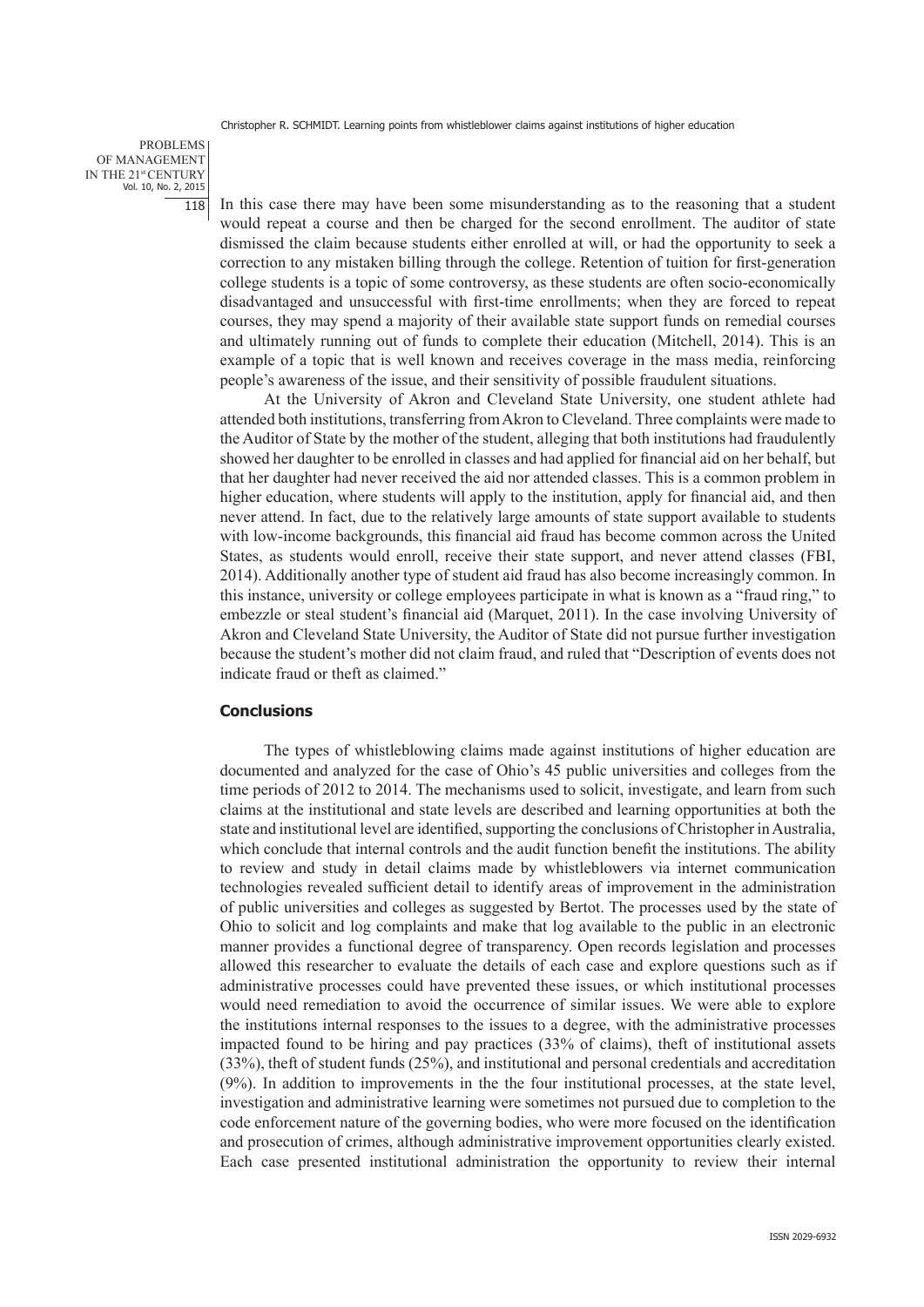PROBLEMS OF MANAGEMENT IN THE 21st CENTURY Vol. 10, No. 2, 2015  $119$ 

procedures related to these matters. The prevention of administrative failure and the ability to be better prepared to such incidences can be significant, in the mitigation of damage to institutional reputation, and consumption of management resources, making the whistleblower claims analysis and institutional learning a high-value activity for administrators at all levels of administration.

# **References**

- Abbott, L. J., Parker, S., & Peters, G. F. (2010). Serving two masters: Audit committees and internal audit. *Accounting Horizons*, *24* (1), 1-24.
- Aucoin, J. (2005). *The evolution of American investigative journalism*. Columbia, Mo: University of Missouri Press.
- Bertot, J. C., Jaeger, P. T., Grimes, J. M. (2010). Using ICTs to create a culture of transparency: E-government and social media as openness and anti-corruption tools for societies. *Government Information Quarterly*, *27* (3), 264-271.
- Bushman, R. M., Piotrowski, J. D., & Smith, A. J. (2004). What determines corporate transparency? *Journal of Accounting Research*, *42* (2), 207-252.
- Blomenstyk, G. (2013). Accreditor tells Tiffin U. to halt enrollments in online venture. *The Chronicle of Higher Education.* Retrieved on Oct. 15, 2014 from http://chronicle.com/article/Accreditor-Tells-Tiffin-U-to/140829/.
- Christopher, J. (2012). The adoption of internal audit as a governance control mechanism in Australian public universities – views from the CEOs. *Journal of Higher Education Policy and Management 34* (5), 529–541.
- Christopher, J. (2014). Internal audit Does it enhance governance in the Australian public university sector?. *Educational Management Administration & Leadership*, *1* (18). DOI: 10.1177/1741143214543206.
- Ciborra, C. (2005). Interpreting e-government and development: Efficiency, transparency or governance at a distance? *Information Technology and People*, *18* (3), 260-279.
- Claire, A. (2009). Audit and compliance: Understanding the difference. *College & University Auditor*, *52* (3), 21-22.
- Coupland, D. (1993). The internal auditor's role in public service orientation. *Managerial Auditing Journal*, *8* (1) 3-23.
- Dobrai, K., & Farkas, F. (2008). Knowledge-based services: Examining knowledge processes in publicserving nonprofit organizations. *International Journal of Knowledge, Culture and Change Management*, *8* (2), 9-21.
- Federal Bureau of Investigations (2014). Investigating student aid fraud. Retrieved on November 20, 2014 from http://www.fbi.gov/news/stories/2014/may/investigating-student-aid-fraud/investigatingstudent-aid-fraud.
- Fisher, M. (2007). Central State University: What happened? Financial crisis in Central State University, Ohio. *Diverse: Issues in Higher Education.* Retrieved November 20, 2014 from http:// diverseeducation.com.
- Gould, D. J., & Amaro-Reyes, J. A. (1983). The effects of corruption on administrative performance. *World Bank Staff Working Paper*, *580*, 2514.
- Hermalin, B. E., and Weisbach, M. S. (2007). *Transparency and corporate governance* (No. w12875). National Bureau of Economic Research Working Paper.
- Houston, B. (2010). The future of investigative journalism. *Daedalus*, *139* (2), 45-56.
- Karoliny, Zs., Farkas, F., & Poór, J. (2008). In focus: Hungarian and Central Eastern European characteristics of human resource management—An international comparative survey. *Journal for East European Management Studies*, *14* (1), 9-47.
- Kezar, A. (2005). Consequences of radical change in governance: A grounded theory approach. *The Journal of Higher Education, 76* (6), 634–668.
- Marquet, Ch. T. (2011). Embezzlement epidemic. *University Business*, *14* (7), 89-94.
- Mitchell, J. (2014). Remedial courses in college stir questions over cost, effectiveness. *The Wall Street Journal*. Retrieved November 20, 2014 from http://online.wsj.com/articles/remedial-courses-incollege-stir-questions-over-cost-effectiveness-1416243572.